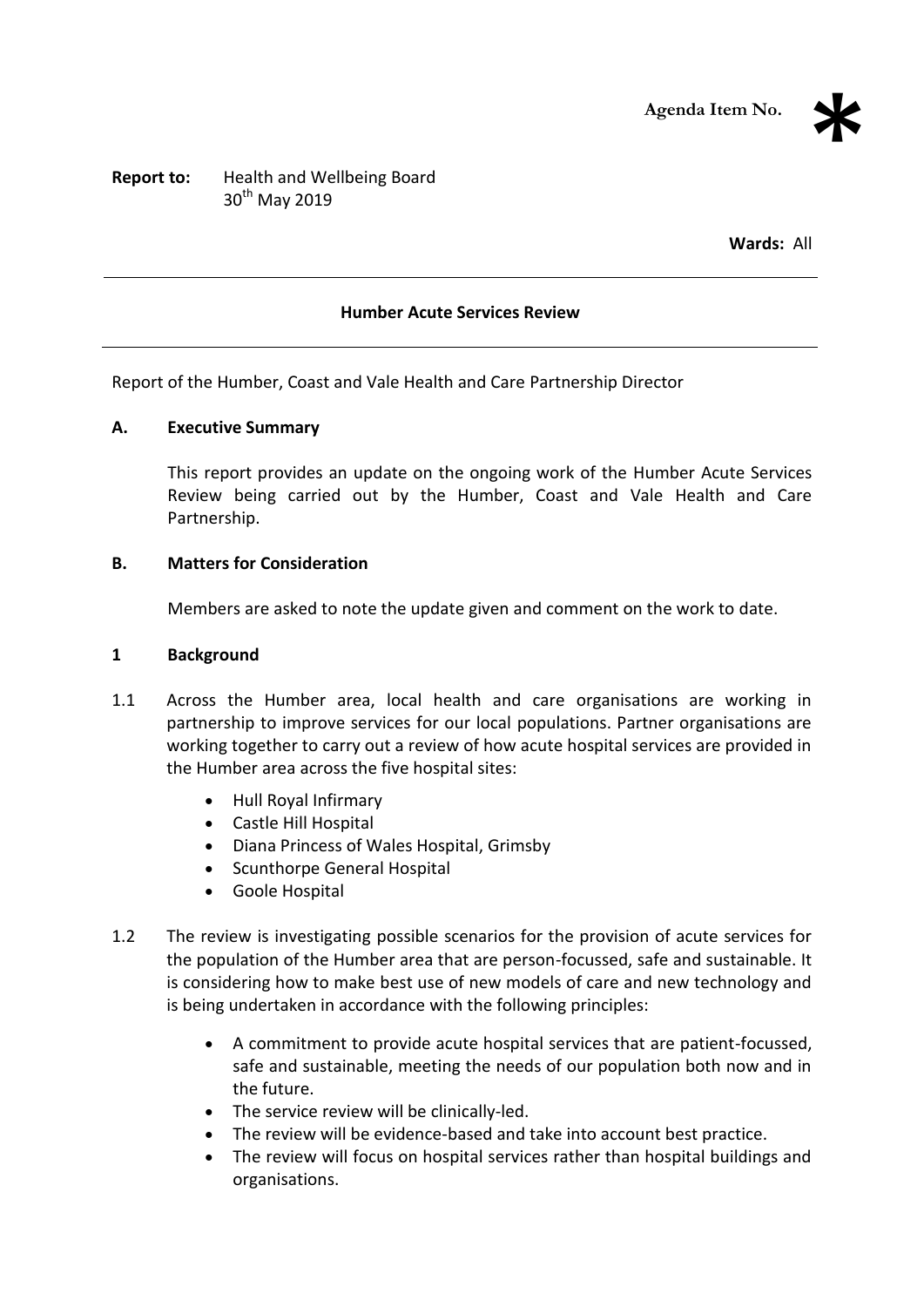- The review will be cognisant of local developments in out-of-hospital care and work towards solutions that support joined-up care across the system.
- A transparent, collaborative and inclusive approach will be adopted at all stages of the review process, ensuring engagement with key stakeholders from the outset.
- Plans for the future provision of acute hospital services will be developed in accordance with the levels of human, physical and financial resource expected to be available.
- Plans for the future provision will include urgent and emergency care and maternity care at Hull Royal Infirmary, Diana Princess of Wales in Grimsby and Scunthorpe General Hospitals.
- The review will be undertaken in accordance with an agreed programme plan that sets out objectives, processes, timescales and resources.

## **2 Current Position**

- 2.1 Early review work was undertaken and changes were made in wave one to Haematology, ENT and Urology services on safety grounds.
- 2.2 The second wave of the Humber Acute Services Review focussed on undertaking a detailed service review in six clinical specialties: Cardiology, Critical Care, Neurology, Stroke, Complex Rehabilitation and Oncology, as well as the early work on the development of a Humber-wide case for change.
- 2.3 A key element of the overall review process is the development of scenarios for future sustainable acute hospital service provision across the Humber. This will involve consideration of various potential service models, some of which will be viable and others not. A set of decision making / sustainability criteria has been identified to facilitate that element of the review (these are attached as Annex A).
- 2.4 Following a recent review and refresh of the programme, work is continuing on the following four specialties Cardiology, Neurology, Complex Rehabilitation and Oncology to bring them to a position where the possible scenarios for future sustainable service provision have been identified.
- 2.5 There is a recognition that we need to initiate further work to broaden the scope of services in the next wave and increase the pace of delivery.

## **3 Update on Individual Specialty Reviews**

- 3.1 Since September 2018, the review has focused on carrying out in-depth clinical reviews of a number of individual specialties. Following a recent review and refresh of the programme, work is continuing on the following four specialties: Cardiology, Neurology, Complex Rehabilitation and Oncology.
- 3.2 These specialty reviews have looked in detail at current service provision across both Trusts in order to identify areas of good practice, key challenges and areas for improvement.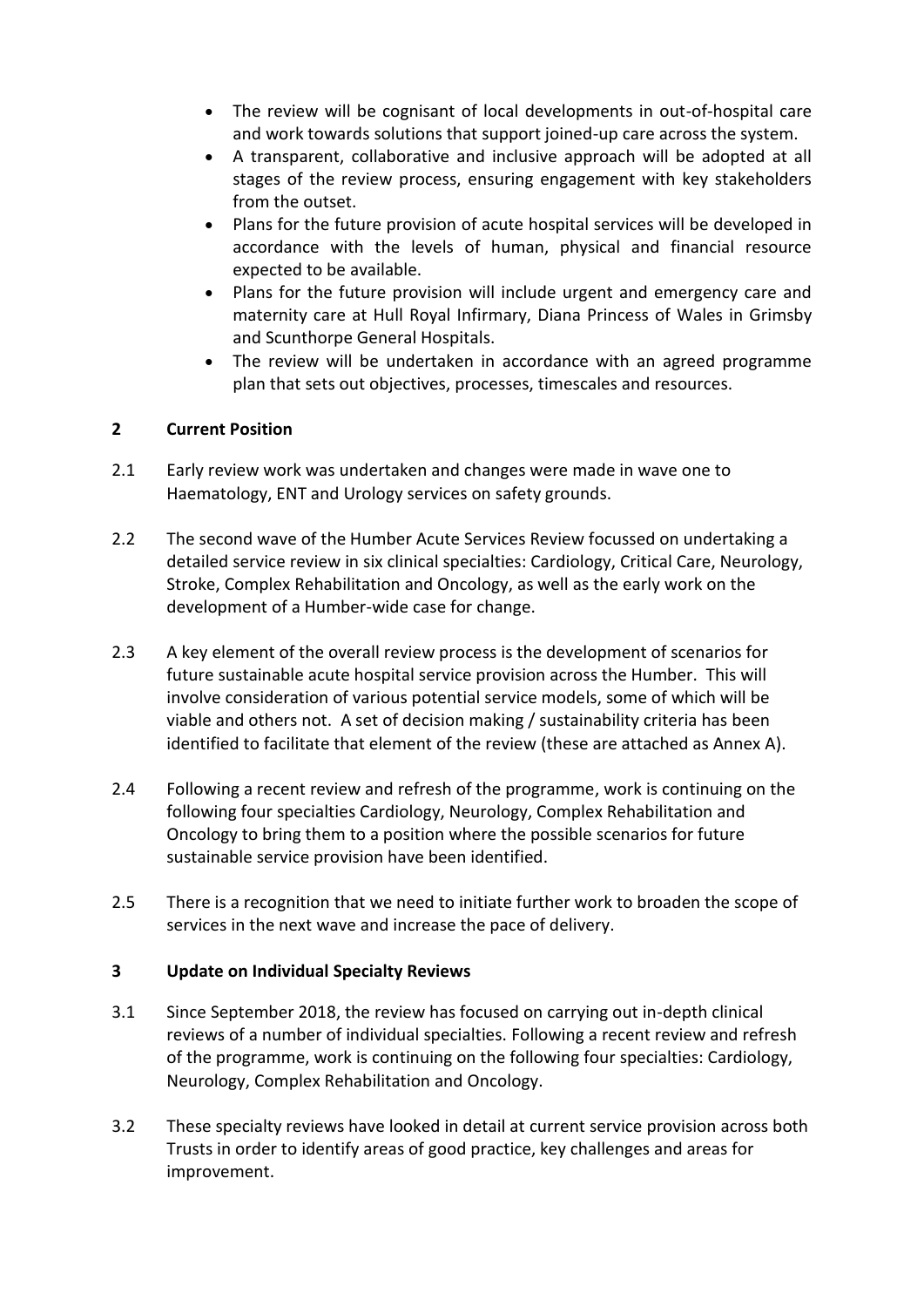- 3.3 A detailed intelligence pack and a one page outline case for change has been produced for each specialty. A series of clinical workshops has been held for each specialty and work has been completed to identify the potential future 5/10 year state for each clinical area in line with NHS England's 'Long Term Plan'.
- 3.4 The next steps for the specialty reviews will be for each specialty to identify their priorities for addressing the issues identified in their specialty case for change. This could potentially include developing new workforce models for the service, reviewing pathways for specific conditions and/or developing proposals for changes to the model of service delivery (including through the deployment of technology). The appropriate level of involvement and engagement with staff, patients and the public will be undertaken to support this work over the coming months.

## **4 Engagement and Involvement Update**

- 4.1 Patient, public and staff engagement remains a key priority for the review team.
- 4.2 A series of specialty-specific focus groups with patients and carers was held across the region during January, February and early March 2019. The events sought to gather the views and perspectives of people have used services in the clinical specialities that have been the focus on the review since September 2018, including their families and carers. The events were held in various locations across the Humber area, specifically in Grimsby, Willerby, Goole, Hull and Scunthorpe. The team also attended three MS Society support groups to conduct further engagement to support the neurology specialty review. In total, more than 120 people took part in the discussions. A comprehensive report detailing the feedback that was given has been published and shared with clinical teams involved in the review. The full report is attached as Annex B.
- 4.3 In addition, the Partnership is developing an ongoing programme of engagement with people affected by cancer, their relatives and carers. This work will be undertaken through the Cancer Alliance, which is the Partnership's existing collaborative programme for cancer, and will support the oncology specialty review.
- 4.4 A Citizen's Panel to support the review has been formed. The panel held its first meeting on  $12^{th}$  December 2018, the purpose of which was to brief panel members about the Acute Review and their role in supporting our engagement work. The role of the Citizen's Panel will be to listen to, discuss and make recommendations on the scenarios and potential solutions presented and to ensure that the needs of the wider local community are reflected in any recommendations made.
- 4.5 The panel met again in March 2019. During this session they reviewed the patient focus group sessions that had taken place in January and February and made a series of recommendations for improving future engagement events. In addition, they reviewed the feedback that was gathered during those events and co-produced key elements of the feedback report.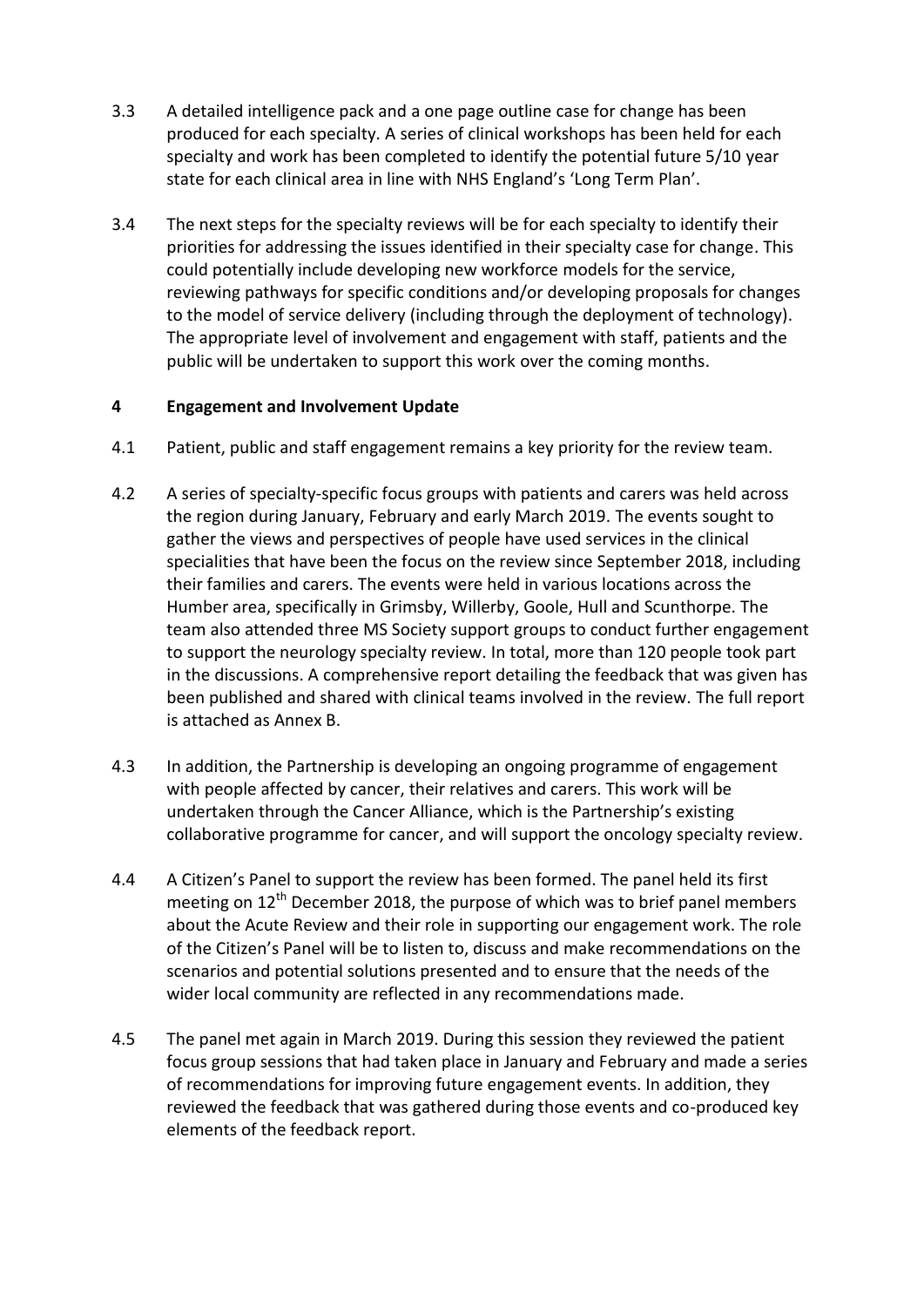4.6 The review is also working with a local voluntary sector partner, Humber and Wolds Rural Action, to undertake targeted community engagement with existing local groups who might not otherwise get involved. Over the coming weeks they will be visiting a number of existing local community groups to raise awareness of the review and how people can get involved as well as finding out vital information about the impact of health service changes on different individuals and communities.

## **5 Commissioning Update**

- 5.1 The four Humber Clinical Commissioning Groups (NHS Hull, NHS East Riding of Yorkshire, NHS North Lincolnshire and NHS North East Lincolnshire) have agreed to work together on a number of joint priorities across the Humber region, one of the agreed areas being the commissioning of acute services.
- 5.2 To support this new approach, a shared post of Director of Collaborative Acute Commissioning for the Humber CCG's has been created. Sarah Lovell has been appointed to the role and will commence in post on 20th May 2019, providing leadership to the Humber Acute Services Review in conjunction with providers and Local Authorities.
- 5.3 This move also supports the broader transformation in Commissioning, as highlighted in the NHS Long Term Plan, to a more strategic and efficient commissioning model.

#### **6 Next Steps and Forward Plan**

- 6.1 Additional programme support is currently being sought to ensure the review can continue at pace.
- 6.2 The next stage of the programme will include the following key elements of work:
	- Completion of the diagnostic assessment / case for change for all services across the Humber.
	- Developing a long list of potential clinical models for key service areas (including do-nothing through to potential future scenarios), supported by a programme of involvement and engagement.
- 6.3 **Case for change and baseline analysis.** This will build on, refine and complete the Humber-wide case for change, and include an in-depth evaluation of all clinical services and clinical support services with local clinical and managerial input. This would lead to an assessment of each service in relation to the agreed sustainability criteria and linked to population need. It is anticipated that this report will be produced by the end of September 2019.
- 6.4 **Clinical service strategy, models, evaluation and financial and workforce modelling.** This will involve continued liaison with clinical teams to explore future sustainability of services leading to a set of options/proposals for each service area. The service areas will be grouped around: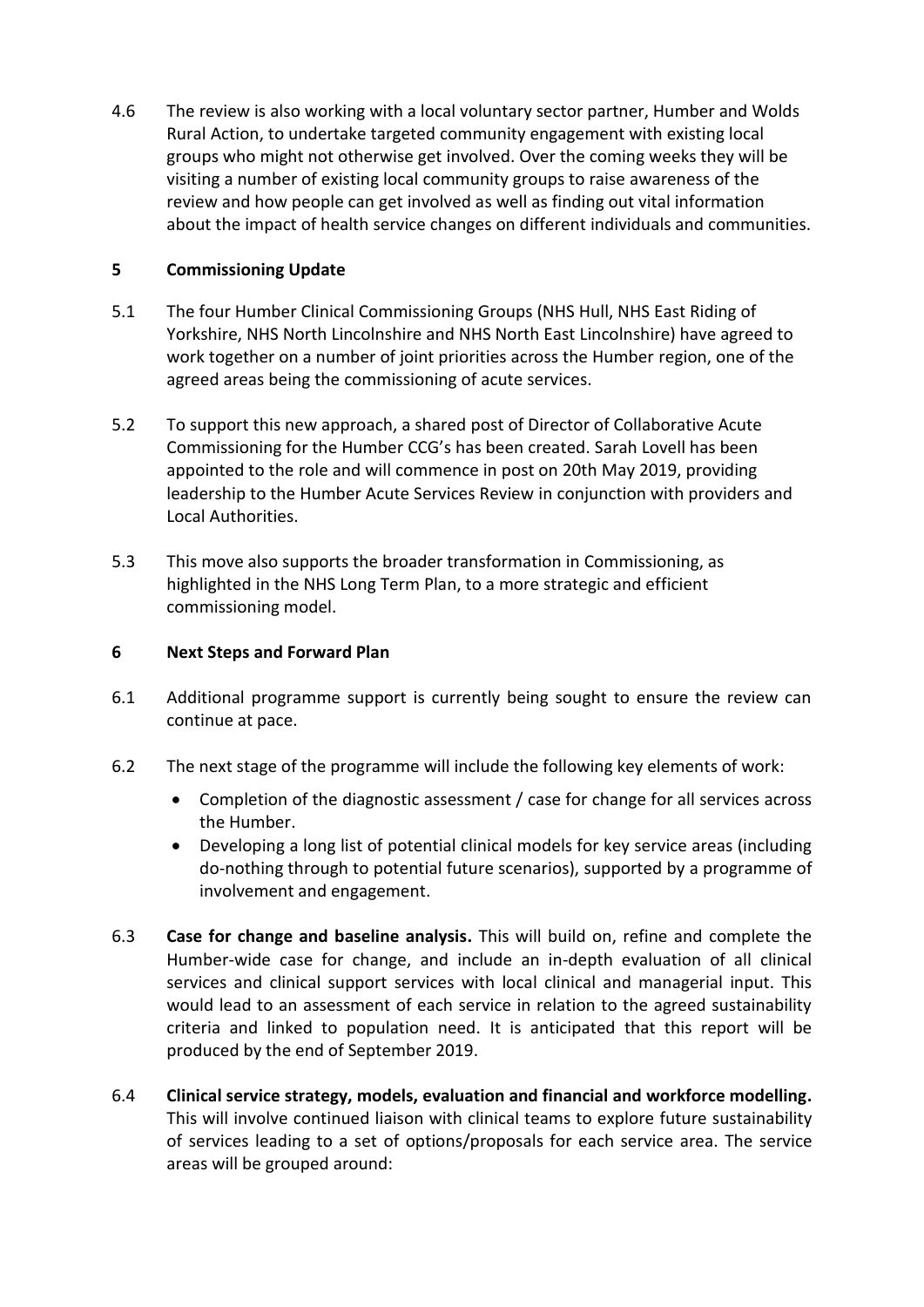- A&E and Medicine,
- Surgery,
- Critical Care,
- Maternity and Paediatrics.
- 6.5 This element of work will also seek to produce a high-level Clinical Services Strategy for the Humber. It is anticipated that this work will take a minimum of four months to complete (based on commencing the work in July 2019).

## **7 Conclusions**

- 7.1 This report has given an update on the ongoing work of the Humber Acute Services Review.
- 7.2 Further involvement with staff, patients, the public and other key stakeholders will continue throughout the programme.

Chris O'Neill Director Humber, Coast and Vale Health and Care Partnership

| <b>Contact Officer:</b> | Linsay Cunningham                                  |  |
|-------------------------|----------------------------------------------------|--|
|                         | Strategic Lead – Communications and Engagement     |  |
|                         | Humber, Coast and Vale Health and Care Partnership |  |
| Telephone:              | 01482 344763                                       |  |
| Email:                  | linsay.cunningham@nhs.net                          |  |

#### **Background Papers**

Annex A: Humber Acute Services Review Sustainability Criteria Annex B: Focus Group Feedback Report (April 2019) [https://humbercoastandvale.org.uk/wp-content/uploads/2019/04/Focus-Groups-Feedback-](https://humbercoastandvale.org.uk/wp-content/uploads/2019/04/Focus-Groups-Feedback-Report_final.pdf)[Report\\_final.pdf](https://humbercoastandvale.org.uk/wp-content/uploads/2019/04/Focus-Groups-Feedback-Report_final.pdf)